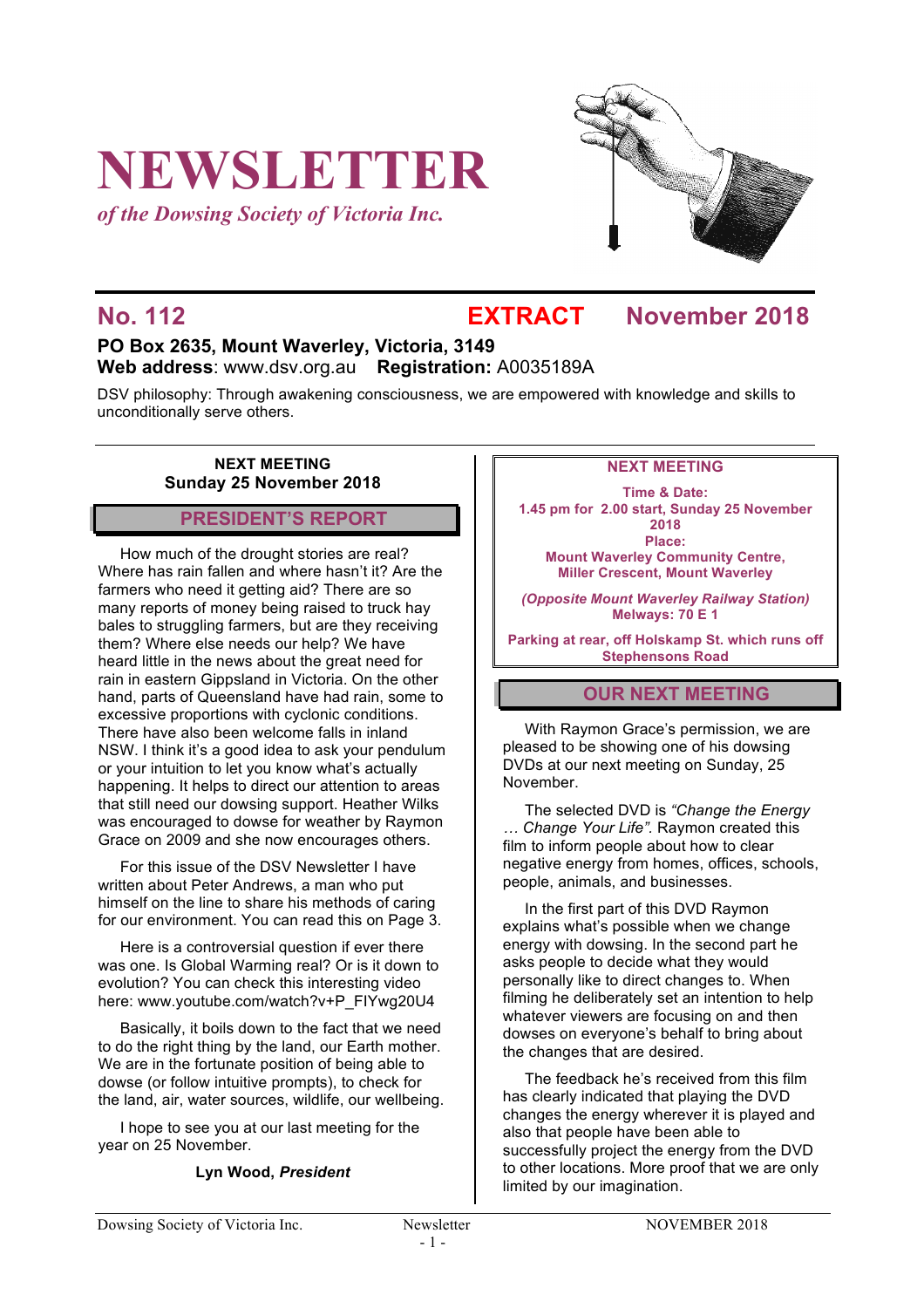Raymon also encourages everyone watching to have the confidence to dowse in the ways he teaches. It empowers us to bring about changes, even when there isn't easy access to his films. It's Raymon's way of helping us to gain more control of our own lives.

So, it would be a good idea to think about a project or two beforehand the next DSV meeting. Who, or what, would you like to be helped with Raymon's assistance? That way, when you come along you'll be prepared to make the most of this great opportunity to help yourself and others.

Raymon has three websites:

www.raymongrace.us www.raymongraceprojects.com www.raymongracefoundation.org

#### **OUR LAST MEETING**

Dr. Gurnam Saini was the speaker at our October meeting. He was especially popular for his presentation on Ayurveda, the ancient medical system that works to achieve perfect balance between the mind, body and spirit.

Achieving such a balance is considered essential for leading a happy, healthy life. There were many questions from the floor, which Gurnam happily answered for everyone.

Ayurved is a Sanskrit word that means "knowledge of life and longevity". It is based on principles and rhythms found in nature and draws on daily and seasonal lifestyle practices which include diet, yoga and meditation, as well as healing herbs, purification therapies and a lifeaffirming, mental attitude. Gurnam Saini views Ayurveda as being more relevant than ever.

#### *For more information:*

Pure Herbal Ayurved Clinic 413 High Street, Northcote, Vic, Australia

Email: pureherbalclinic@gmail.com Phone: +61 430 799 515 Website: www.pureherbalayurved.com.au

#### **BACK FROM THE BRINK**

*Thanks very much to DSV President, Lyn Wood, for contributing this welcome, thoughtful article.*

Recently, a book in the DSV Library caught my eye. It was *"Back from the Brink – How Australia's landscape can be saved"* by Peter Andrews OAM.

Some years ago I recall "Australian Story" on the ABC did an expose on Peter and his "different" methods of caring for the land. Some people were very impressed by his ideas but others thought him too way out. You can search Peter Andrews on abc.net.au.

Serendipitously, Australian Story screened an update of Peter's story on 29 October. You might like to watch it on iView.

And, you can learn more about Natural Sequence Farming here: https://www.nsfarming.com/news070703.htm



On Australia Day 26 January 2011, Peter Andrews was awarded The Order of Australia Medal, our country's highest civic public award.

To contact Lyn: lynwood@iprimus.com.au or call 0409 939 581.

#### **ONENESS**

*Thanks to DSV Life Member, Mick Moran for his latest article. A different approach from what he's shared previously. And, as welcome as ever!*

What is oneness? What does it mean to be one with the universe, one with your fellow man or woman, or one with creation?

Is there such a thing, and if there is, has anyone ever reached that point? Many people spend a lifetime searching for this oneness, often it's through meditation. And maybe they are fortunate to find this peace, this oneness with all. But unfortunately, many never seem to reach this level.

Things have happened over the years that make me believe there may be such a thing as being one with all things, and I may have had a small glimpse of what this may feel like.

![](_page_1_Picture_25.jpeg)

## **Integrated** effective healing

• Dowsing • Tapping

• Hypnotherapy

**Heather Wilks** heather@ohnaturale.com 0414 836 654